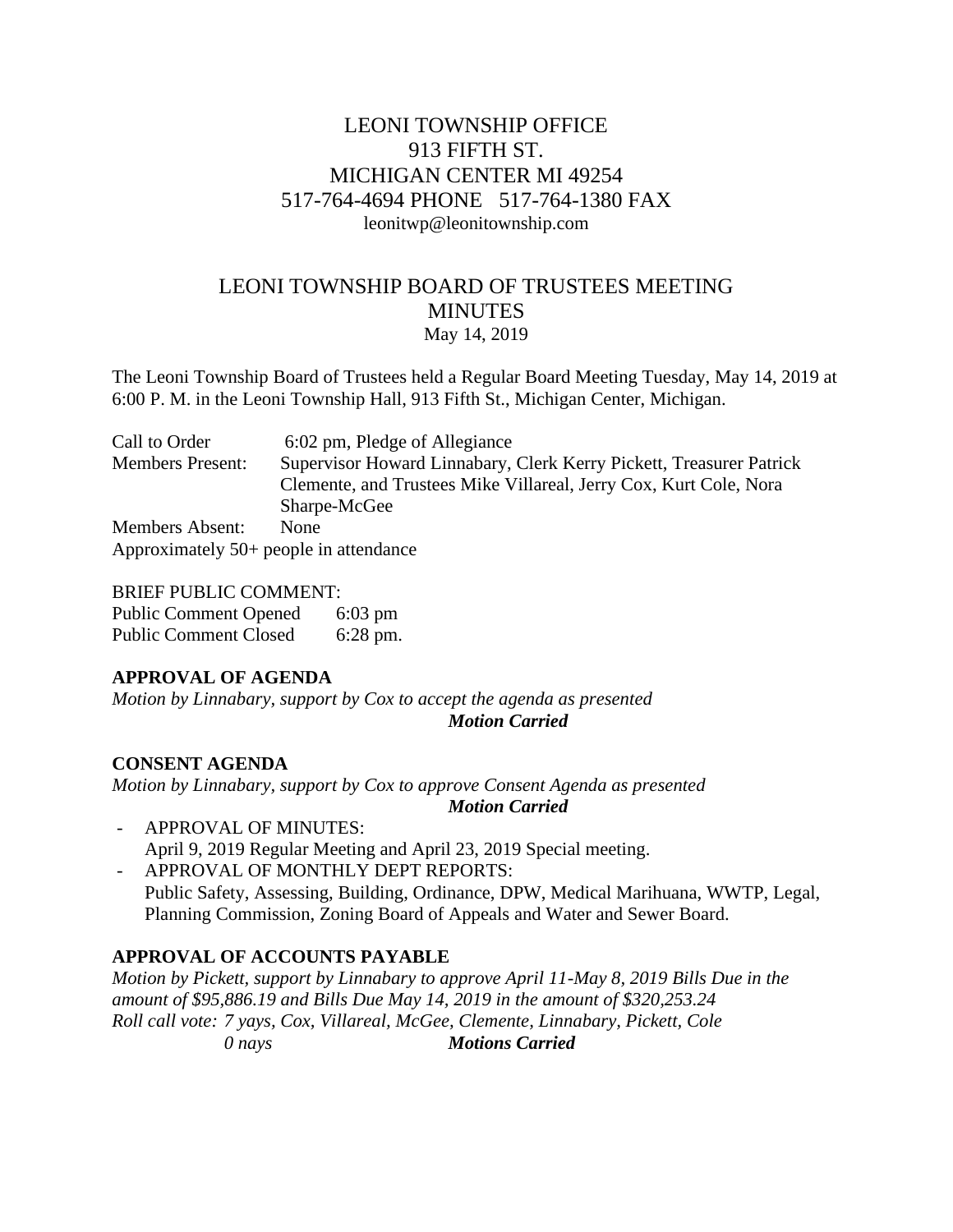#### **OLD BUSINESS:**

1. Updating Industrial Facilities Tax Point System (last update 2/2/05)

*Motion by Pickett, support by Cox to Adopt the updated IFT Point System as presented*

*Roll call vote: 7 yays, Cox, Villareal, McGee, Clemente, Linnabary, Pickett, Cole 0 nays Motion Carried*

2. Municode Proposal

Waiting on E360 for Municode.

3. Blight Ordinance Discussion.

Discussion for possible action to be taken

First for remediation, second a civil infraction and last a misdemeanor.

#### **DISCUSSION:**

1. Approving all Medical Marihuana License renewals.

Discussion to put on the June board meeting to approve all MM Renewals as a consent agenda.

2. Discussion with JCDOT/MDOT for right hand turn only for 6300 Ann Arbor Rd. exit.

Remove from conditional uses.

3. Changing Board of Trustees Work Session Day to the Monday before the Board Meeting at 8am.

*Motion by Pickett, support by Cox to change Board of Trustees Work Session meeting times to the Monday prior to the monthly board meetings at 8:00 am. Roll call vote: 6 yays, Cox, Villareal, McGee, Clemente, Linnabary, Pickett, 1 nay, Cole Motion Carried*

#### **NEW BUSINESS**:

1.) Approval of the resolution for Classic Turning IFT

*Motion by Pickett, support by Cox to Approve the resolution to accept Classic Turnings IFT application for 12 Year exemption. Roll call vote: 7 yays, Cox, Villareal, McGee, Clemente, Linnabary, Pickett, Cole*

*0 nays Motion Carried*

2.) Carroll - Whipple Road – Rezone

*Motion by Cox, support by Linnabary to approve the Re-zone to Agricultural from Suburban Residential.*

*Roll call vote: 5 yays, Cox, Villareal, McGee, Linnabary, Pickett,* 

*2 nays Cole, Clemente Motion Carried*

3.) Approve a part-time (2 day/week) Assessing Assistant position and advertise as such. *Motion by Cole, support by Pickett to approve a part-time assistant position for the Assessing office at 2 days per week (18hrs.) at \$12/hr. Roll call vote: 7 yays, Cox, Villareal, McGee, Clemente, Linnabary, Pickett, Cole 0 nays Motion Carried*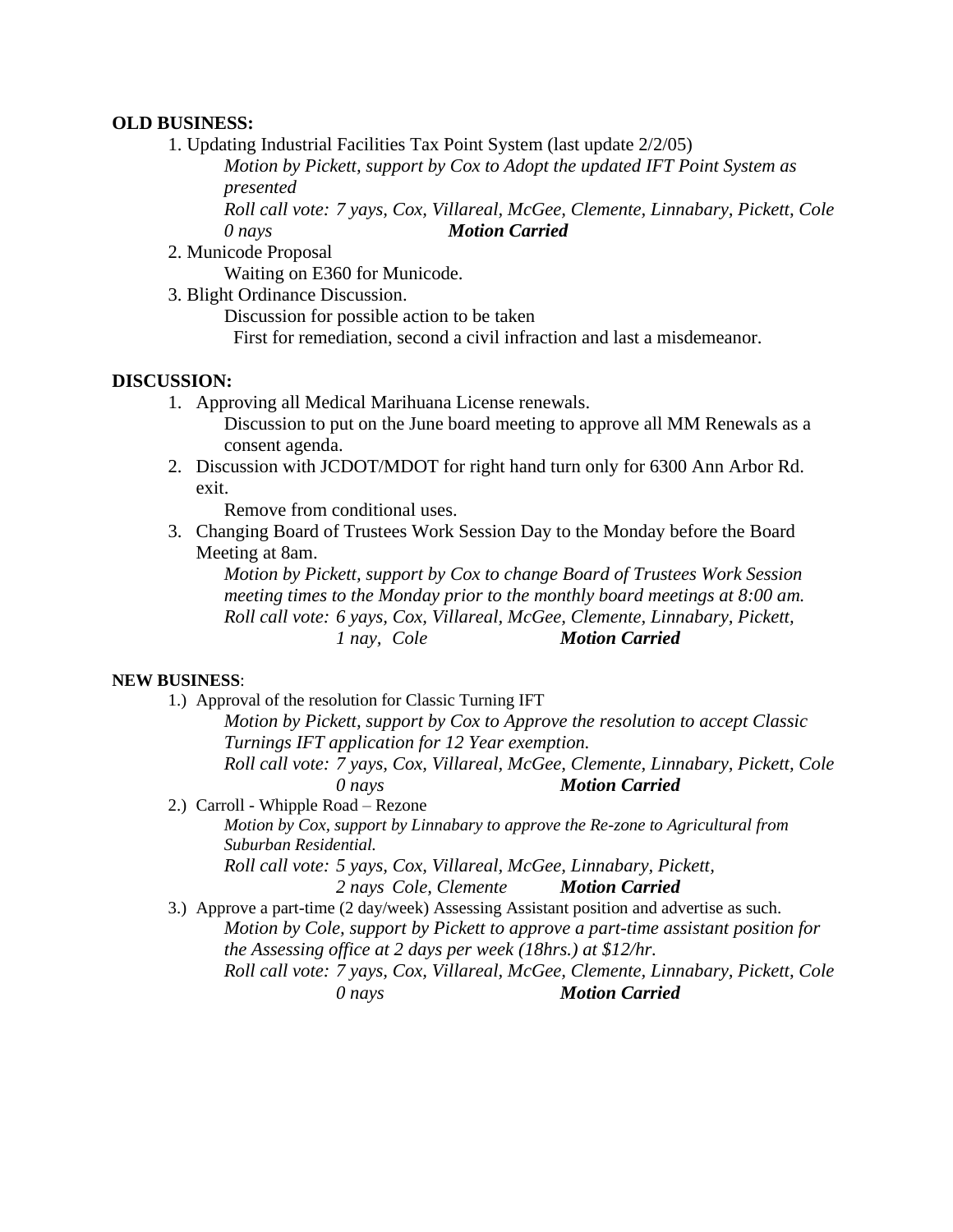4.) Hammond – Smith Rd – Conditional Use *Motion by Cole, support by Linnabary to adjust the working hours to 7am – 8pm or Dusk whichever happens first, also remove item #14 on the conditions, change item #6 to read a 5-foot berm and remove item #7. Roll call vote: 7 yays, Cox, Villareal, McGee, Clemente, Linnabary, Pickett, Cole 0 nays Motion Carried* 5.) Speedway – 6300 Ann Arbor Rd – Conditional Use Permit *Motion by Cole, support by McGee to request property owner to install a Right hand turn only sign. Roll call vote: 6 yays, Villareal, McGee, Clemente, Linnabary, Pickett, Cole 1 nays, Cox Motion Carried* 6.) ETNA Quote for New Meter Reader/Scanner for the cost of \$33,500.00 *Motion by Linnabary, support by Clemente to approve Quote for new meters and reader system supplied by ETNA for \$33,500.00 Roll call vote: 7 yays, Cox, Villareal, McGee, Clemente, Linnabary, Pickett, Cole 0 nays Motion Carried* 7.) Bid for South Bridge at Leoni Park for Reconstruction *Motion by Cole, support by Pickett to accept Karasek Bid for the South Bridge reconstruction at Leoni Park for \$10,775.00 Roll call vote: 7 yays, Cox, Villareal, McGee, Clemente, Linnabary, Pickett, Cole 0 nays Motion Carried* 8.) Discuss having Blackman Township hire an additional officer for marijuana facility patrols in Leoni Township, with the cost of the additional officer to be paid out of the Medical Marijuana Licensing Fund (\$88,733 annual plus one-time Car, computer and mobile radio approx. \$42,000) *Motion by Cole, support by Cox to approve Blackman Twp. to hire one additional officer for Medical Marihuana Dept to include a car, mobile radio and computer, with an additional increase of \$7,000.00 to upgrade to a Durango. Approx. \$137,733.00 Roll call vote: 6 yays, Cox, McGee, Clemente, Linnabary, Pickett, Cole 1 Abstain, Villarreal Motion Carried* 9.) Approval of Seymour Ventures LLC, Medical Marihuana Grow License *Motion by Pickett, support by Cox to approve Seymour Ventures, LLC license. Roll call vote: 5 yays, Cox, Villarreal, McGee, Clemente, Pickett, 2 nays Linnabary, Cole Motion Carried* 10.) School Liaison officer during summer months job assignments. *Motion by Cox, support by Linnabary to approve the School Liaison officer for Blight Ordinance, Water Patrol and/or what the Township has a need for during the summer months. Roll call vote: 7 yays, Cox, Villareal, McGee, Clemente, Linnabary, Pickett, Cole 0 nays Motion Carried* 11.) Approval for Sidewalk from South State to West State St. from Karasek Concrete *Motion by Clemente, support by Pickett to approve the Estimate from Karasek to put sidewalk from High School on South State to West State for \$19,900.00 Roll call vote: 7 yays, Cox, Villareal, McGee, Clemente, Linnabary, Pickett, Cole 0 nays Motion Carried*